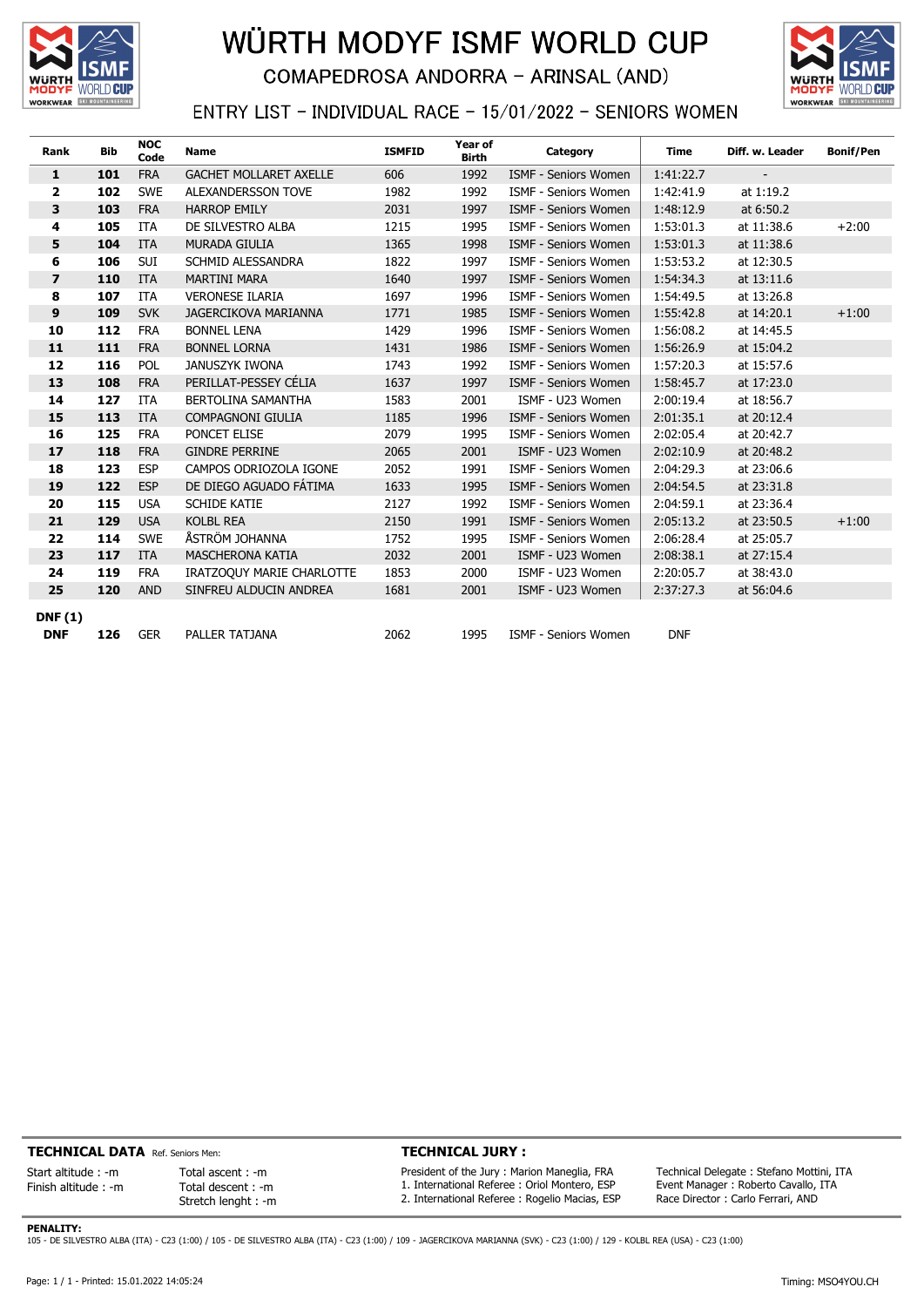

## WÜRTH MODYF ISMF WORLD CUP **COMAPEDROSA ANDORRA - ARINSAL (AND)**



ENTRY LIST - INDIVIDUAL RACE - 15/01/2022 - U23 WOMEN

| Rank | Bib | <b>NOC</b><br>Code | <b>Name</b>               | <b>ISMFID</b> | Year of<br><b>Birth</b> | Category         | Time      | Diff. w. Leader          | <b>Bonif/Pen</b> |
|------|-----|--------------------|---------------------------|---------------|-------------------------|------------------|-----------|--------------------------|------------------|
| 1    | 127 | <b>ITA</b>         | <b>BERTOLINA SAMANTHA</b> | 1583          | 2001                    | ISMF - U23 Women | 2:00:19.4 | $\overline{\phantom{a}}$ |                  |
|      | 118 | <b>FRA</b>         | <b>GINDRE PERRINE</b>     | 2065          | 2001                    | ISMF - U23 Women | 2:02:10.9 | at 1:51.5                |                  |
| 3    | 117 | <b>ITA</b>         | MASCHERONA KATIA          | 2032          | 2001                    | ISMF - U23 Women | 2:08:38.1 | at 8:18.7                |                  |
| 4    | 119 | <b>FRA</b>         | IRATZOOUY MARIE CHARLOTTE | 1853          | 2000                    | ISMF - U23 Women | 2:20:05.7 | at 19:46.3               |                  |
| 5    | 120 | <b>AND</b>         | SINFREU ALDUCIN ANDREA    | 1681          | 2001                    | ISMF - U23 Women | 2:37:27.3 | at 37:07.9               |                  |

TECHNICAL DATA Ref. Seniors Men:

Start altitude : -m Finish altitude : -m

Total descent : -m Stretch lenght : -m

PENALITY:

Total ascent : -m

TECHNICAL JURY :

President of the Jury : Marion Maneglia, FRA 1. International Referee : Oriol Montero, ESP 2. International Referee : Rogelio Macias, ESP

Technical Delegate : Stefano Mottini, ITA Event Manager : Roberto Cavallo, ITA Race Director : Carlo Ferrari, AND

105 - DE SILVESTRO ALBA (ITA) - C23 (1:00) / 105 - DE SILVESTRO ALBA (ITA) - C23 (1:00) / 109 - JAGERCIKOVA MARIANNA (SVK) - C23 (1:00) / 129 - KOLBL REA (USA) - C23 (1:00)